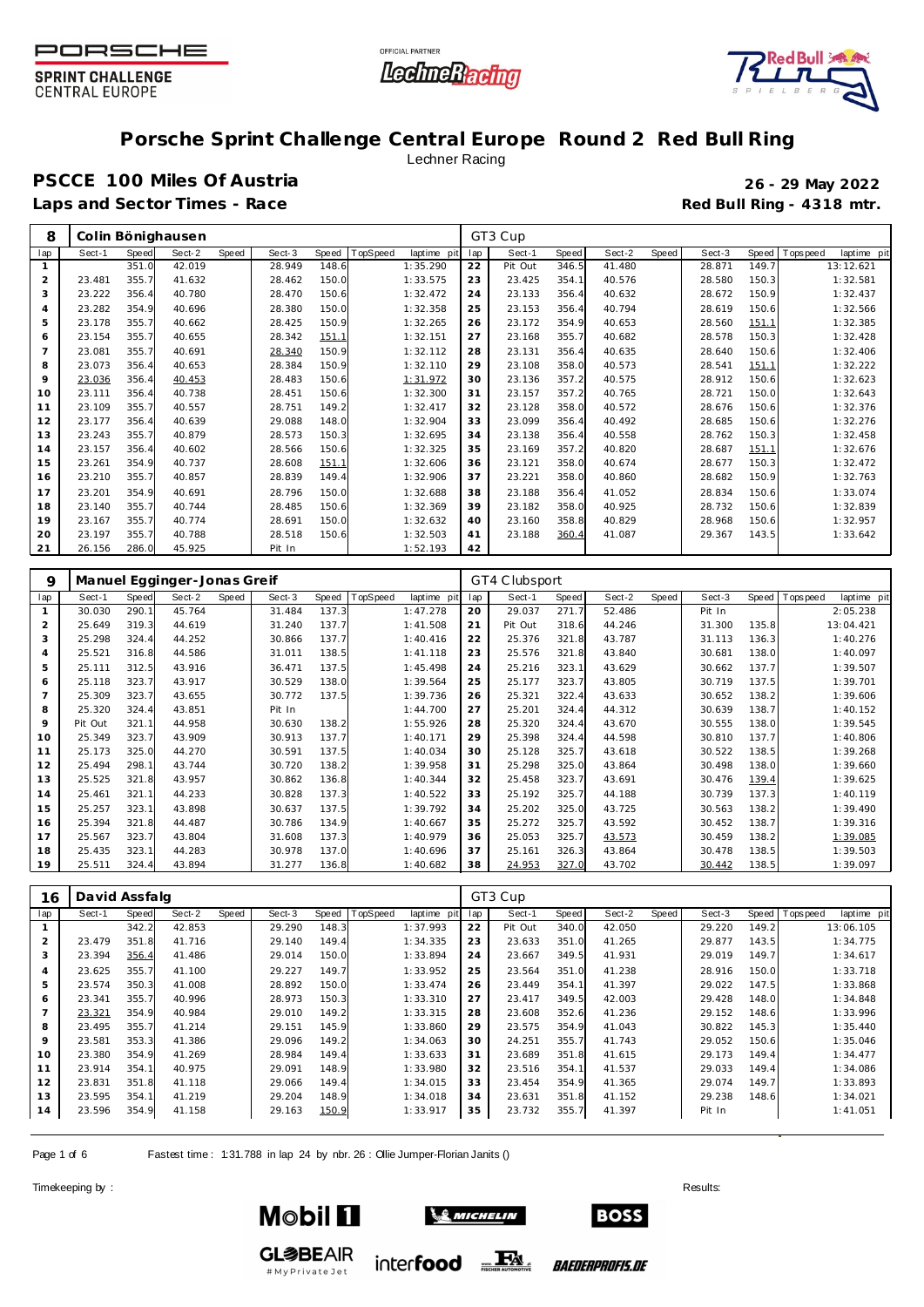





## **Porsche Sprint Challenge Central Europe Round 2 Red Bull Ring**

### Lechner Racing

## **PSCCE 100 Miles Of Austria 26 - 29 May 2022** Laps and Sector Times - Race **Race** *Race* **Red Bull Ring - 4318 mtr.**

| 15 | 23.667 | 352.6 | 41.476 | 29.252 | 149.7 | 1:34.395 | 36 | Pit Out | 348.0 | 41.183 | 29.451 | 149.4 | 1:49.305 |
|----|--------|-------|--------|--------|-------|----------|----|---------|-------|--------|--------|-------|----------|
| 16 | 23.461 | 354.1 | 41.296 | 29.037 | 148.6 | 1:33.794 | 37 | 23.379  | 352.6 | 41.674 | 29.058 | 148.6 | 1:34.111 |
|    | 23.575 | 353.3 | 41.388 | 28.794 | 150.0 | 1:33.757 | 38 | 23.429  | 355.7 | 40.711 | 28.921 | 150.0 | 1:33.061 |
| 18 | 23.567 | 351.8 | 41.390 | 29.062 | 150.0 | 1:34.019 | 39 | 25.196  | 345.1 | 41.298 | 29.028 | 149.7 | 1:35.522 |
| 19 | 23.453 | 352.6 | 41.684 | 29.581 | 146.4 | 1:34.718 | 40 | 23.431  | 352.6 | 41.089 | 29.026 | 149.2 | 1:33.546 |
| 20 | 23.555 | 354.9 | 41.316 | 29.067 | 149.4 | 1:33.938 | 41 | 23.431  | 351.8 | 41.911 | 29.235 | 149.2 | 1:34.577 |
| 21 | 28.356 | 249.1 | 47.936 | Pit In |       | 1:57.818 | 42 |         |       |        |        |       |          |

| 19             |        |       | Peter Brunner-Beat Ganz |       |        |       |          |             |     | GT3 Cup |       |        |       |        |       |                          |
|----------------|--------|-------|-------------------------|-------|--------|-------|----------|-------------|-----|---------|-------|--------|-------|--------|-------|--------------------------|
| lap            | Sect-1 | Speed | Sect-2                  | Speed | Sect-3 | Speed | TopSpeed | laptime pit | lap | Sect-1  | Speed | Sect-2 | Speed | Sect-3 | Speed | Tops peed<br>laptime pit |
|                |        | 345.8 | 42.651                  |       | 29.471 | 148.3 |          | 1:38.940    | 22  | Pit Out | 347.3 | 41.747 |       | 29.161 | 149.7 | 13:04.229                |
| 2              | 23.796 | 354.9 | 41.597                  |       | 29.328 | 148.6 |          | 1:34.721    | 23  | 23.483  | 354.9 | 41.593 |       | 28.846 | 150.0 | 1:33.922                 |
| 3              | 23.659 | 355.7 | 41.770                  |       | 29.161 | 149.4 |          | 1:34.590    | 24  | 23.550  | 354.1 | 41.210 |       | 28.709 | 150.6 | 1:33.469                 |
| 4              | 23.562 | 355.7 | 41.347                  |       | 29.263 | 149.4 |          | 1:34.172    | 25  | 23.660  | 353.3 | 41.139 |       | 28.675 | 150.9 | 1:33.474                 |
| 5              | 23.537 | 353.3 | 41.415                  |       | 28.892 | 149.4 |          | 1:33.844    | 26  | 23.548  | 353.3 | 41.120 |       | 28.785 | 150.9 | 1:33.453                 |
| 6              | 23.582 | 354.9 | 41.295                  |       | 28.964 | 149.7 |          | 1:33.841    | 27  | 23.504  | 356.4 | 41.375 |       | 29.082 | 150.3 | 1:33.961                 |
| $\overline{7}$ | 23.407 | 354.9 | 41.444                  |       | 28.800 | 149.7 |          | 1:33.651    | 28  | 23.708  | 355.7 | 41.335 |       | 29.018 | 150.6 | 1:34.061                 |
| 8              | 23.439 | 356.4 | 41.182                  |       | 28.638 | 150.0 |          | 1:33.259    | 29  | 23.469  | 349.5 | 41.355 |       | 30.353 | 146.1 | 1:35.177                 |
| 9              | 23.560 | 355.7 | 41.491                  |       | 28.814 | 150.0 |          | 1:33.865    | 30  | 23.836  | 353.3 | 41.206 |       | 28.849 | 149.2 | 1:33.891                 |
| 10             | 23.955 | 319.9 | 42.288                  |       | 29.152 | 149.4 |          | 1:35.395    | 31  | 23.567  | 355.7 | 41.239 |       | 28.784 | 149.7 | 1:33.590                 |
| 11             | 23.381 | 358.8 | 41.314                  |       | 28.944 | 150.6 |          | 1:33.639    | 32  | 23.656  | 354.1 | 41.304 |       | 28.645 | 150.6 | 1:33.605                 |
| 12             | 23.539 | 354.1 | 41.175                  |       | 28.880 | 150.3 |          | 1:33.594    | 33  | 23.613  | 354.1 | 41.152 |       | 28.864 | 149.4 | 1:33.629                 |
| 13             | 23.409 | 355.7 | 41.407                  |       | 29.017 | 150.3 |          | 1:33.833    | 34  | 23.638  | 354.1 | 41.360 |       | 28.786 | 150.3 | 1:33.784                 |
| 14             | 23.388 | 355.7 | 41.165                  |       | 28.892 | 150.9 |          | 1:33.445    | 35  | 23.640  | 354.9 | 41.032 |       | 28.792 | 151.1 | 1:33.464                 |
| 15             | 23.532 | 353.3 | 41.365                  |       | 29.147 | 150.6 |          | 1:34.044    | 36  | 23.690  | 355.7 | 41.252 |       | 28.780 | 150.6 | 1:33.722                 |
| 16             | 23.508 | 355.7 | 41.707                  |       | 29.017 | 150.0 |          | 1:34.232    | 37  | 23.727  | 354.1 | 41.144 |       | 28.862 | 150.0 | 1:33.733                 |
| 17             | 23.270 | 353.3 | 41.936                  |       | 29.440 | 149.4 |          | 1:34.646    | 38  | 23.806  | 354.9 | 41.197 |       | 28.960 | 149.7 | 1:33.963                 |
| 18             | 23.586 | 354.9 | 41.442                  |       | 29.079 | 149.7 |          | 1:34.107    | 39  | 23.598  | 355.7 | 41.268 |       | 28.687 | 150.0 | 1:33.553                 |
| 19             | 23.603 | 353.3 | 41.392                  |       | 29.097 | 149.7 |          | 1:34.092    | 40  | 23.481  | 356.4 | 41.032 |       | 28.712 | 151.4 | 1:33.225                 |
| 20             | 23.786 | 354.1 | 41.462                  |       | 28.912 | 149.7 |          | 1:34.160    | 41  | 23.436  | 356.4 | 40.917 |       | 28.631 | 151.1 | 1:32.984                 |
| 21             | 27.985 | 251.8 | 47.480                  |       | Pit In |       |          | 1:59.851    | 42  |         |       |        |       |        |       |                          |

| 25             |        |       | Vinzent Höllwarth |       |        |       |          |             |     | GT3 Cup |       |        |       |        |       |                  |             |
|----------------|--------|-------|-------------------|-------|--------|-------|----------|-------------|-----|---------|-------|--------|-------|--------|-------|------------------|-------------|
| lap            | Sect-1 | Speed | Sect-2            | Speed | Sect-3 | Speed | TopSpeed | laptime pit | lap | Sect-1  | Speed | Sect-2 | Speed | Sect-3 | Speed | <b>Tops peed</b> | laptime pit |
| $\mathbf{1}$   |        | 354.1 | 42.951            |       | 29.121 | 149.4 |          | 1:37.094    | 22  | Pit Out | 347.3 | 41.206 |       | 28.682 | 148.9 |                  | 13:12.233   |
| $\overline{2}$ | 23.439 | 357.2 | 41.142            |       | 28.653 | 151.1 |          | 1:33.234    | 23  | 23.388  | 354.9 | 40.650 |       | 28.742 | 149.4 |                  | 1:32.780    |
| 3              | 23.274 | 358.8 | 40.855            |       | 29.143 | 150.0 |          | 1:33.272    | 24  | 23.374  | 354.9 | 40.643 |       | 28.614 | 150.0 |                  | 1:32.631    |
| $\overline{4}$ | 23.373 | 360.4 | 40.648            |       | 28.444 | 150.3 |          | 1:32.465    | 25  | 23.184  | 356.4 | 40.600 |       | 28.641 | 150.0 |                  | 1:32.425    |
| 5              | 23.119 | 358.8 | 40.581            |       | 28.326 | 151.4 |          | 1:32.026    | 26  | 23.483  | 354.1 | 40.997 |       | 28.623 | 150.3 |                  | 1:33.103    |
| 6              | 23.087 | 361.2 | 40.511            |       | 28.749 | 151.7 |          | 1:32.347    | 27  | 23.257  | 354.9 | 40.842 |       | 28.485 | 150.6 |                  | 1:32.584    |
|                | 23.084 | 361.2 | 40.736            |       | 28.716 | 151.4 |          | 1:32.536    | 28  | 23.342  | 355.7 | 40.741 |       | 28.565 | 150.6 |                  | 1:32.648    |
| 8              | 23.270 | 362.0 | 40.493            |       | 28.721 | 152.3 |          | 1:32.484    | 29  | 23.223  | 357.2 | 40.726 |       | 28.607 | 150.3 |                  | 1:32.556    |
| 9              | 23.766 | 354.1 | 40.753            |       | 28.477 | 149.7 |          | 1:32.996    | 30  | 23.358  | 357.2 | 40.592 |       | 28.624 | 151.1 |                  | 1:32.574    |
| 10             | 23.349 | 358.8 | 40.700            |       | 28.670 | 150.3 |          | 1:32.719    | 31  | 23.453  | 357.2 | 40.686 |       | 28.643 | 150.6 |                  | 1:32.782    |
| 11             | 23.260 | 355.7 | 40.890            |       | 28.370 | 150.6 |          | 1:32.520    | 32  | 23.221  | 356.4 | 40.649 |       | 28.473 | 150.9 |                  | 1:32.343    |
| 12             | 23.302 | 354.9 | 40.738            |       | 28.664 | 149.7 |          | 1:32.704    | 33  | 23.271  | 357.2 | 40.648 |       | 28.693 | 148.9 |                  | 1:32.612    |
| 13             | 23.364 | 356.4 | 40.796            |       | 28.615 | 150.3 |          | 1:32.775    | 34  | 23.364  | 356.4 | 40.549 |       | 28.595 | 150.9 |                  | 1:32.508    |
| 14             | 23.362 | 355.7 | 40.832            |       | 28.562 | 150.9 |          | 1:32.756    | 35  | 23.389  | 355.7 | 41.023 |       | 28.756 | 150.0 |                  | 1:33.168    |
| 15             | 23.318 | 354.1 | 40.661            |       | 28.640 | 150.3 |          | 1:32.619    | 36  | 23.312  | 357.2 | 40.786 |       | 28.562 | 150.6 |                  | 1:32.660    |
| 16             | 23.579 | 353.3 | 40.690            |       | 28.757 | 149.4 |          | 1:33.026    | 37  | 23.286  | 357.2 | 40.736 |       | 28.694 | 150.0 |                  | 1:32.716    |
| 17             | 23.353 | 354.9 | 40.782            |       | 28.600 | 150.0 |          | 1:32.735    | 38  | 23.374  | 356.4 | 40.902 |       | 28.735 | 150.6 |                  | 1:33.011    |
| 18             | 23.223 | 354.9 | 40.661            |       | 28.808 | 149.4 |          | 1:32.692    | 39  | 23.503  | 356.4 | 40.624 |       | 28.714 | 150.0 |                  | 1:32.841    |
| 19             | 23.269 | 354.9 | 40.588            |       | 28.568 | 150.3 |          | 1:32.425    | 40  | 23.286  | 356.4 | 40.607 |       | 28.601 | 151.1 |                  | 1:32.494    |
| 20             | 23.526 | 354.1 | 40.717            |       | 28.608 | 150.3 |          | 1:32.851    | 41  | 23.474  | 358.0 | 41.101 |       | 28.674 | 150.9 |                  | 1:33.249    |
| 21             | 25.382 | 292.2 | 43.746            |       | Pit In |       |          | 1:48.488    | 42  |         |       |        |       |        |       |                  |             |

| 26  |        |       | Ollie Jumper-Florian Janits |       |        |       |          |                 |    | GT3 Cup |       |        |       |        |       |                 |             |
|-----|--------|-------|-----------------------------|-------|--------|-------|----------|-----------------|----|---------|-------|--------|-------|--------|-------|-----------------|-------------|
| lap | Sect-1 | Speed | Sect-2                      | Speed | Sect-3 | Speed | TopSpeed | laptime pit lap |    | Sect-1  | Speed | Sect-2 | Speed | Sect-3 |       | Speed Tops peed | laptime pit |
|     |        | 352.6 | 42.792                      |       | 28.919 | 149.2 |          | 1:36.600        | 22 | Pit Out | 345.8 | 41.431 |       | 28.750 | 149.2 |                 | 13:17.389   |
|     | 23.432 | 353.3 | 41.297                      |       | 28.719 | 150.9 |          | 1:33.448        | 23 | 23.292  | 353.3 | 40.539 |       | 28.595 | 150.6 |                 | 1:32.426    |
|     | 23.225 | 357.2 | 40.939                      |       | 29.253 | 150.0 |          | 1:33.417        | 24 | 23.052  | 356.4 | 40.432 |       | 28.304 | 150.9 |                 | 1:31.788    |
|     | 23.433 | 356.4 | 41.319                      |       | 28.639 | 150.0 |          | 1:33.391        | 25 | 23.190  | 354.9 | 40.561 |       | 28.354 | 150.3 |                 | 1:32.105    |
|     |        |       |                             |       |        |       |          |                 |    |         |       |        |       |        |       |                 |             |

Page 2 of 6 Fastest time : 1:31.788 in lap 24 by nbr. 26 : Ollie Jumper-Florian Janits ()

#MyPrivateJet

Timekeeping by : Results:  $\blacksquare$ 



![](_page_1_Picture_14.jpeg)

*BAEDERPROFIS.DE*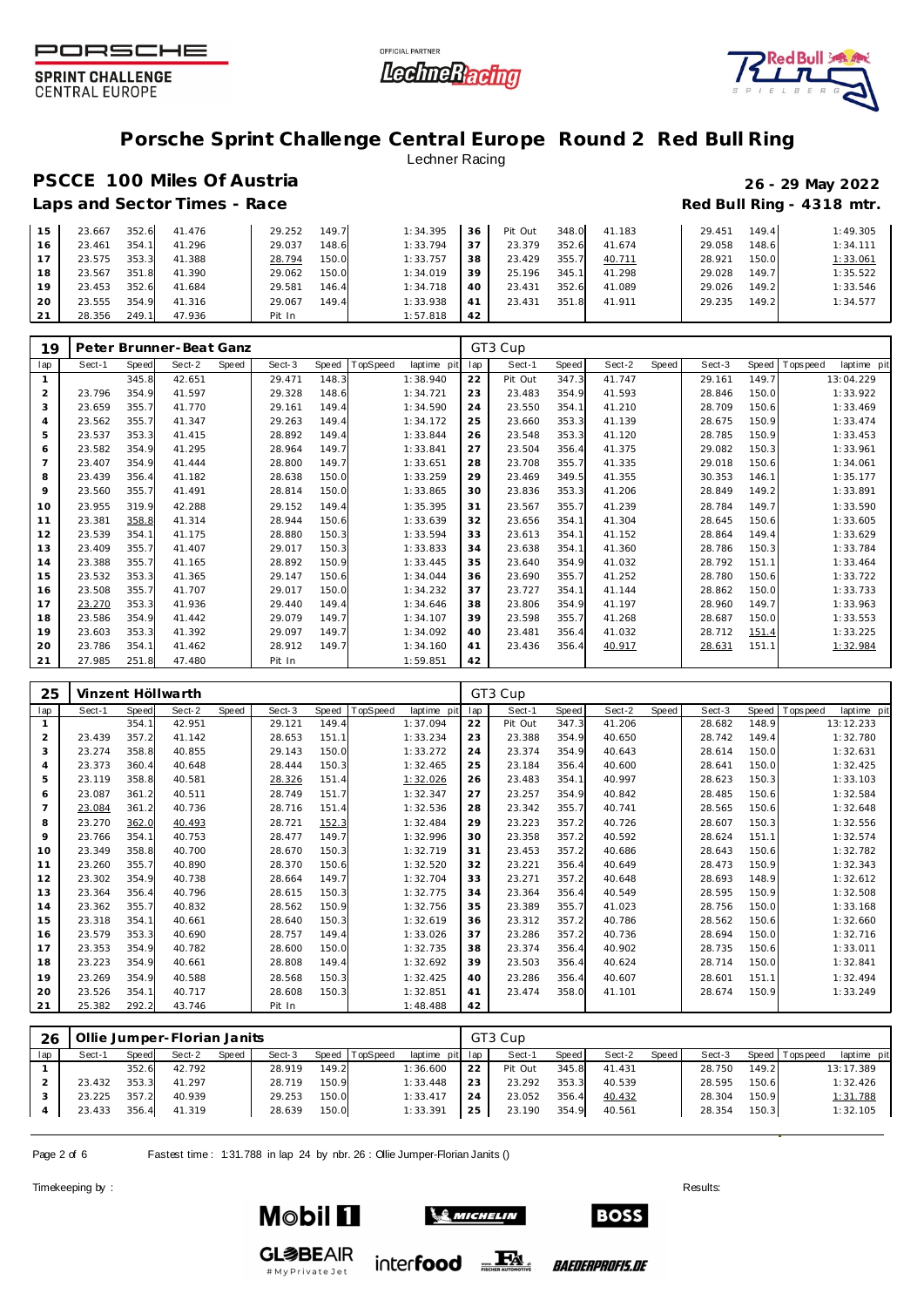![](_page_2_Picture_0.jpeg)

![](_page_2_Picture_1.jpeg)

![](_page_2_Picture_2.jpeg)

## **Porsche Sprint Challenge Central Europe Round 2 Red Bull Ring**

### Lechner Racing

## **PSCCE 100 Miles Of Austria 26 - 29 May 2022** Laps and Sector Times - Race **Race** *Race* **Red Bull Ring - 4318 mtr.**

| 5              |        |       | 40.830 |        | 150.6 | 1:32.638 | 26 | 23.226 | 354.1 | 40.568 |        |       |          |
|----------------|--------|-------|--------|--------|-------|----------|----|--------|-------|--------|--------|-------|----------|
|                | 23.242 | 355.7 |        | 28.566 |       |          |    |        |       |        | 28.231 | 150.6 | 1:32.025 |
| 6              | 23.227 | 355.7 | 40.973 | 28.649 | 150.9 | 1:32.849 | 27 | 23.135 | 356.4 | 40.862 | 28.387 | 150.3 | 1:32.384 |
| $\overline{7}$ | 23.318 | 354.7 | 41.010 | 28.412 | 150.6 | 1:32.740 | 28 | 23.204 | 356.4 | 40.493 | 28.331 | 149.7 | 1:32.028 |
| 8              | 23.322 | 354.7 | 40.898 | 28.771 | 150.0 | 1:32.991 | 29 | 23.186 | 357.2 | 40.513 | 28.579 | 149.2 | 1:32.278 |
| 9              | 23.326 | 355.7 | 40.859 | 28.714 | 149.4 | 1:32.899 | 30 | 23.238 | 358.0 | 40.620 | 28.391 | 150.3 | 1:32.249 |
| 10             | 23.357 | 358.0 | 41.124 | 29.312 | 148.6 | 1:33.793 | 31 | 22.975 | 360.4 | 40.598 | 28.805 | 152.0 | 1:32.378 |
| 11             | 23.328 | 356.4 | 41.022 | 28.768 | 149.7 | 1:33.118 | 32 | 23.287 | 354.9 | 40.914 | 29.075 | 150.6 | 1:33.276 |
| 12             | 23.352 | 354.9 | 40.997 | 29.052 | 149.7 | 1:33.401 | 33 | 23.076 | 361.2 | 40.955 | 29.055 | 150.9 | 1:33.086 |
| 13             | 23.437 | 354.9 | 42.260 | 29.112 | 150.3 | 1:34.809 | 34 | 23.251 | 360.4 | 40.717 | 29.117 | 150.3 | 1:33.085 |
| 14             | 23.448 | 354.7 | 41.007 | 28.799 | 150.6 | 1:33.254 | 35 | 23.763 | 355.7 | 41.109 | 28.686 | 152.0 | 1:33.558 |
| 15             | 23.455 | 351.0 | 40.904 | 29.004 | 149.7 | 1:33.363 | 36 | 23.297 | 362.0 | 40.997 | 28.712 | 153.2 | 1:33.006 |
| 16             | 23.418 | 351.8 | 41.114 | 28.956 | 149.7 | 1:33.488 | 37 | 23.480 | 361.2 | 40.792 | 29.736 | 145.6 | 1:34.008 |
| 17             | 23.368 | 353.3 | 40.957 | 29.057 | 149.4 | 1:33.382 | 38 | 23.622 | 354.9 | 40.788 | 28.583 | 149.7 | 1:32.993 |
| 18             | 23.351 | 353.3 | 40.975 | 29.040 | 149.2 | 1:33.366 | 39 | 23.303 | 357.2 | 40.678 | 28.505 | 150.9 | 1:32.486 |
| 19             | 23.532 | 352.6 | 41.117 | 28.881 | 149.2 | 1:33.530 | 40 | 23.239 | 357.2 | 40.856 | 28.605 | 150.3 | 1:32.700 |
| 20             | 23.416 | 353.3 | 41.094 | 28.910 | 149.4 | 1:33.420 | 41 | 23.367 | 356.4 | 40.875 | 28.590 | 150.3 | 1:32.832 |
| 21             | 24.122 | 309.5 | 42.568 | Pit In |       | 1:45.402 | 42 |        |       |        |        |       |          |

| 28             |        |              | Freddy Kremer-Sebastian Daum |       |        |       |          |             |     | GT3 Cup |       |        |       |        |       |            |             |
|----------------|--------|--------------|------------------------------|-------|--------|-------|----------|-------------|-----|---------|-------|--------|-------|--------|-------|------------|-------------|
| lap            | Sect-1 | <b>Speed</b> | Sect-2                       | Speed | Sect-3 | Speed | TopSpeed | laptime pit | lap | Sect-1  | Speed | Sect-2 | Speed | Sect-3 | Speed | Tops pee d | laptime pit |
|                |        | 334.4        | 43.549                       |       | 29.801 | 146.9 |          | 1:40.035    | 22  | Pit Out | 342.9 | 41.501 |       | 28.944 | 148.9 |            | 13:10.641   |
| $\overline{2}$ | 23.805 | 354.9        | 41.836                       |       | 30.185 | 148.9 |          | 1:35.826    | 23  | 23.469  | 351.8 | 41.940 |       | 28.822 | 149.7 |            | 1:34.231    |
| 3              | 23.843 | 354.9        | 42.254                       |       | 29.734 | 147.5 |          | 1:35.831    | 24  | 23.428  | 353.3 | 40.587 |       | 28.686 | 150.3 |            | 1:32.701    |
| $\overline{4}$ | 24.193 | 352.6        | 43.714                       |       | 30.114 | 146.9 |          | 1:38.021    | 25  | 23.257  | 355.7 | 41.593 |       | 28.589 | 150.3 |            | 1:33.439    |
| 5              | 23.908 | 353.3        | 42.122                       |       | 29.766 | 148.3 |          | 1:35.796    | 26  | 23.526  | 354.1 | 40.683 |       | 28.429 | 150.3 |            | 1:32.638    |
| 6              | 23.740 | 353.3        | 41.561                       |       | 29.503 | 147.8 |          | 1:34.804    | 27  | 23.280  | 354.1 | 40.599 |       | 28.596 | 149.7 |            | 1:32.475    |
|                | 23.635 | 354.9        | 41.856                       |       | 29.686 | 146.9 |          | 1:35.177    | 28  | 23.090  | 356.4 | 40.370 |       | 28.497 | 151.1 |            | 1:31.957    |
| 8              | 23.835 | 350.3        | 42.988                       |       | 29.676 | 148.0 |          | 1:36.499    | 29  | 23.064  | 357.2 | 40.408 |       | 28.326 | 150.6 |            | 1:31.798    |
| 9              | 23.695 | 351.0        | 41.929                       |       | 29.537 | 146.9 |          | 1:35.161    | 30  | 23.219  | 357.2 | 40.423 |       | 28.364 | 150.6 |            | 1:32.006    |
| 10             | 23.678 | 355.7        | 41.813                       |       | 29.427 | 147.5 |          | 1:34.918    | 31  | 23.075  | 357.2 | 41.274 |       | 28.952 | 149.7 |            | 1:33.301    |
| 11             | 23.799 | 354.9        | 41.649                       |       | 29.218 | 148.9 |          | 1:34.666    | 32  | 23.092  | 357.2 | 40.532 |       | 28.455 | 150.9 |            | 1:32.079    |
| 12             | 23.488 | 354.9        | 41.684                       |       | 29.262 | 149.2 |          | 1:34.434    | 33  | 23.293  | 355.7 | 40.510 |       | 28.385 | 150.3 |            | 1:32.188    |
| 13             | 23.606 | 354.9        | 41.561                       |       | 29.523 | 148.9 |          | 1:34.690    | 34  | 23.239  | 357.2 | 40.506 |       | 28.470 | 151.1 |            | 1:32.215    |
| 14             | 23.404 | 354.9        | 41.662                       |       | 29.455 | 147.5 |          | 1:34.521    | 35  | 23.225  | 357.2 | 40.725 |       | 28.468 | 151.1 |            | 1:32.418    |
| 15             | 23.750 | 343.6        | 42.075                       |       | 29.435 | 148.3 |          | 1:35.260    | 36  | 23.239  | 357.2 | 40.366 |       | 28.536 | 150.0 |            | 1:32.141    |
| 16             | 23.642 | 352.6        | 41.605                       |       | 29.331 | 148.3 |          | 1:34.578    | 37  | 23.215  | 357.2 | 40.609 |       | 28.870 | 150.3 |            | 1:32.694    |
| 17             | 23.498 | 355.7        | 41.562                       |       | 29.283 | 148.3 |          | 1:34.343    | 38  | 23.331  | 355.7 | 40.534 |       | 28.525 | 150.3 |            | 1:32.390    |
| 18             | 23.760 | 354.1        | 42.035                       |       | 29.013 | 149.4 |          | 1:34.808    | 39  | 23.187  | 357.2 | 40.589 |       | 28.428 | 150.6 |            | 1:32.204    |
| 19             | 23.593 | 354.9        | 41.513                       |       | 29.260 | 148.6 |          | 1:34.366    | 40  | 23.144  | 355.7 | 40.975 |       | 28.742 | 151.7 |            | 1:32.861    |
| 20             | 23.552 | 355.7        | 41.467                       |       | 29.242 | 149.4 |          | 1:34.261    | 41  | 23.391  | 353.3 | 41.569 |       | 28.519 | 150.6 |            | 1:33.479    |
| 21             | 26.737 | 308.9        | 44.561                       |       | Pit In |       |          | 1:53.781    | 42  |         |       |        |       |        |       |            |             |

| 38             | Stefan Rehkopf |       |        |       |        |       |          |             |     | GT3 Cup 991.2 |       |        |       |        |       |           |             |
|----------------|----------------|-------|--------|-------|--------|-------|----------|-------------|-----|---------------|-------|--------|-------|--------|-------|-----------|-------------|
| lap            | Sect-1         | Speed | Sect-2 | Speed | Sect-3 | Speed | TopSpeed | laptime pit | lap | Sect-1        | Speed | Sect-2 | Speed | Sect-3 | Speed | Tops peed | laptime pit |
|                |                | 353.3 | 42.368 |       | 29.003 | 150.3 |          | 1:35.579    | 22  | Pit Out       | 346.5 | 41.592 |       | 29.073 | 148.9 |           | 13:14.818   |
| 2              | 23.257         | 359.6 | 41.840 |       | 28.928 | 147.5 |          | 1:34.025    | 23  | 23.376        | 356.4 | 41.080 |       | 28.896 | 150.3 |           | 1:33.352    |
| 3              | 23.159         | 359.6 | 40.802 |       | 28.703 | 150.3 |          | 1:32.664    | 24  | 23.196        | 358.0 | 40.856 |       | 28.728 | 150.6 |           | 1:32.780    |
| $\overline{4}$ | 23.019         | 360.4 | 40.701 |       | 28.812 | 150.6 |          | 1:32.532    | 25  | 23.158        | 357.2 | 40.840 |       | 28.710 | 150.9 |           | 1:32.708    |
| 5              | 23.329         | 357.2 | 40.768 |       | 28.789 | 151.4 |          | 1:32.886    | 26  | 23.152        | 357.2 | 40.906 |       | 29.025 | 150.9 |           | 1:33.083    |
| 6              | 23.022         | 357.2 | 40.705 |       | 28.736 | 150.6 |          | 1:32.463    | 27  | 23.160        | 355.7 | 40.822 |       | 28.939 | 150.3 |           | 1:32.921    |
| $\overline{7}$ | 23.170         | 357.2 | 40.683 |       | 28.699 | 150.3 |          | 1:32.552    | 28  | 23.106        | 358.0 | 40.656 |       | 28.737 | 150.6 |           | 1:32.499    |
| 8              | 23.114         | 358.0 | 40.629 |       | 28.820 | 151.4 |          | 1:32.563    | 29  | 23.033        | 361.2 | 40.894 |       | 28.940 | 150.0 |           | 1:32.867    |
| 9              | 24.111         | 359.6 | 41.484 |       | 28.838 | 151.1 |          | 1:34.433    | 30  | 23.122        | 358.8 | 40.866 |       | 28.903 | 150.9 |           | 1:32.891    |
| 10             | 23.108         | 361.2 | 41.011 |       | 28.941 | 151.1 |          | 1:33.060    | 31  | 23.143        | 359.6 | 41.082 |       | 29.009 | 149.7 |           | 1:33.234    |
| 11             | 23.125         | 358.8 | 40.959 |       | 28.842 | 149.7 |          | 1:32.926    | 32  | 23.195        | 358.8 | 40.874 |       | 29.135 | 150.6 |           | 1:33.204    |
| 12             | 23.161         | 359.6 | 41.052 |       | 28.919 | 150.3 |          | 1:33.132    | 33  | 23.114        | 359.6 | 40.917 |       | 28.890 | 150.9 |           | 1:32.921    |
| 13             | 23.187         | 359.6 | 41.010 |       | 29.152 | 151.1 |          | 1:33.349    | 34  | 23.126        | 358.8 | 40.972 |       | 29.292 | 150.3 |           | 1:33.390    |
| 14             | 23.191         | 355.7 | 41.236 |       | 28.778 | 151.1 |          | 1:33.205    | 35  | 23.619        | 357.2 | 40.980 |       | 28.797 | 151.4 |           | 1:33.396    |
| 15             | 23.194         | 357.2 | 40.851 |       | 28.886 | 151.1 |          | 1:32.931    | 36  | 23.133        | 359.6 | 41.086 |       | 28.879 | 152.0 |           | 1:33.098    |
| 16             | 23.280         | 358.0 | 41.270 |       | 28.979 | 150.0 |          | 1:33.529    | 37  | 23.359        | 358.0 | 40.843 |       | 31.058 | 143.7 |           | 1:35.260    |
| 17             | 23.202         | 355.7 | 40.911 |       | 28.883 | 149.4 |          | 1:32.996    | 38  | 23.633        | 358.0 | 41.065 |       | 29.022 | 150.9 |           | 1:33.720    |
| 18             | 23.168         | 357.2 | 41.294 |       | 28.787 | 150.9 |          | 1:33.249    | 39  | 23.206        | 359.6 | 40.898 |       | 28.949 | 150.9 |           | 1:33.053    |
| 19             | 23.190         | 355.7 | 40.907 |       | 28.785 | 150.3 |          | 1:32.882    | 40  | 23.124        | 360.4 | 40.941 |       | 28.926 | 151.4 |           | 1:32.991    |

Page 3 of 6 Fastest time : 1:31.788 in lap 24 by nbr. 26 : Ollie Jumper-Florian Janits ()

#MyPrivateJet

Timekeeping by : Results:  $\blacksquare$ 

![](_page_2_Picture_12.jpeg)

![](_page_2_Picture_13.jpeg)

*BAEDERPROFIS.DE*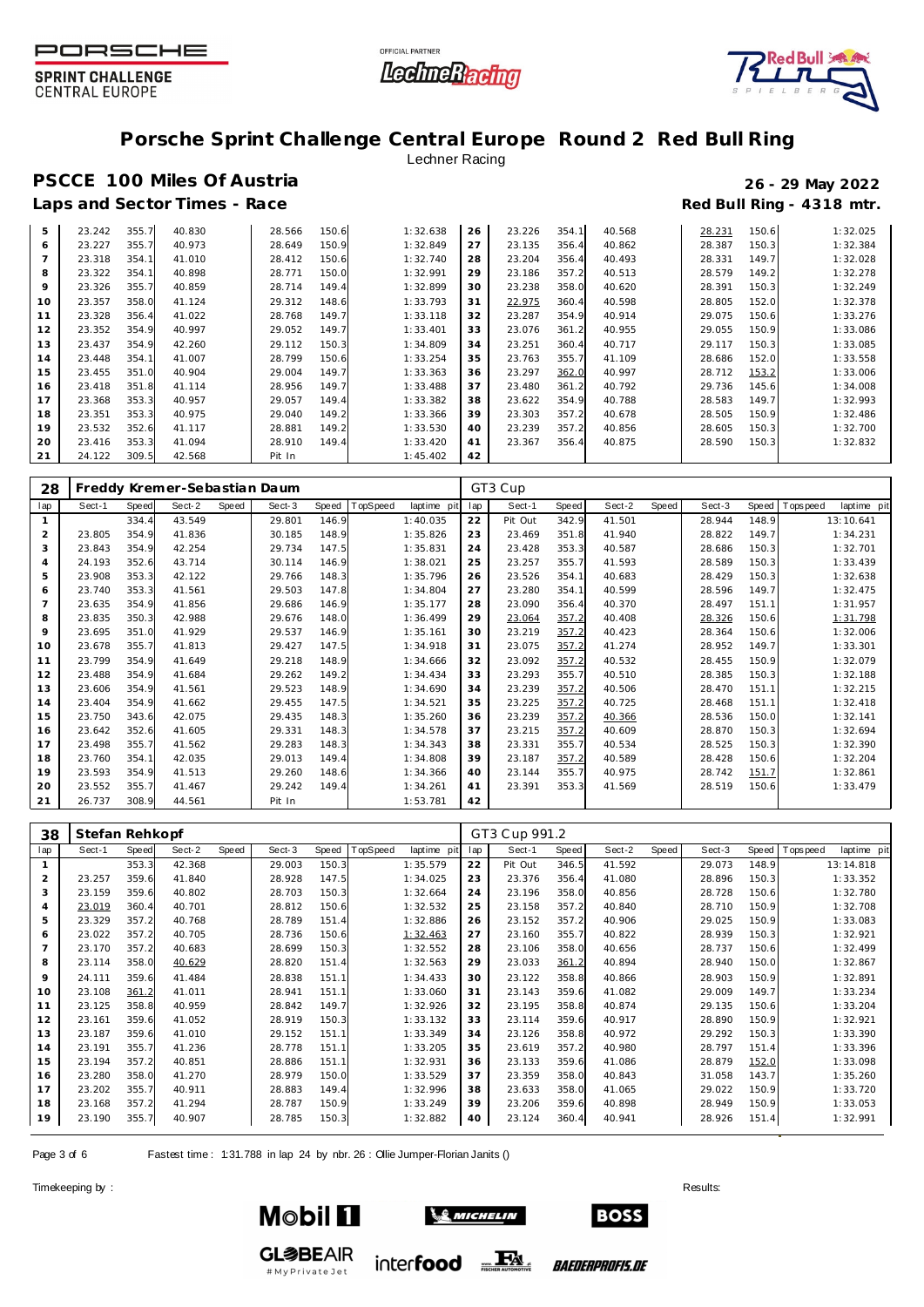![](_page_3_Picture_0.jpeg)

![](_page_3_Picture_1.jpeg)

![](_page_3_Picture_2.jpeg)

## **Porsche Sprint Challenge Central Europe Round 2 Red Bull Ring**

Lechner Racing

# **PSCCE 100 Miles Of Austria 26 - 29 May 2022**

|                              |                     | Laps and Sector Times - Race |                  |       |                                               |                 |  |              | Red Bull Ring - 4318 mtr. |
|------------------------------|---------------------|------------------------------|------------------|-------|-----------------------------------------------|-----------------|--|--------------|---------------------------|
| 20 23.173 359.6 40.805<br>21 | 24.615 327.6 44.464 |                              | 28.682<br>Pit In | 150.6 | $1:32.660$ 41 23.057 351.0 41.108<br>1:47.422 | 42 <sup>1</sup> |  | 29.090 151.7 | 1:33.255                  |

|     |        |       | Stefano Höge-Günter Höge |       |        |       |                |                 |         | GT4 Clubsport |       |        |       |        |       |                 |             |
|-----|--------|-------|--------------------------|-------|--------|-------|----------------|-----------------|---------|---------------|-------|--------|-------|--------|-------|-----------------|-------------|
| lap | Sect-1 | Speed | Sect-2                   | Speed | Sect-3 |       | Speed TopSpeed | laptime pit lap |         | Sect-1        | Speed | Sect-2 | Speed | Sect-3 |       | Speed Tops peed | laptime pit |
|     | 29.342 | 317.4 | 45.556                   |       | 31.534 | 137.0 |                | 1:46.432        |         | 25.646        | 327.6 | 44.151 |       | 31.056 | 138.9 |                 | 1:40.853    |
|     | 25.547 | 325.0 | 44.635                   |       | 31.237 | 138.2 |                | 1:41.419        |         | 25.257        | 326.3 | 43.719 |       | Pit In |       |                 | 2:18.001    |
|     | 25.373 | 327.0 | 44.066                   |       | 31.159 | 136.6 |                | 1:40.598        | $\circ$ |               |       |        |       |        |       |                 |             |

| 48             | Volker Sigwarth |       |          |       |        |       |          |             |     | GT3 Cup |       |        |       |        |       |            |             |
|----------------|-----------------|-------|----------|-------|--------|-------|----------|-------------|-----|---------|-------|--------|-------|--------|-------|------------|-------------|
| lap            | Sect-1          | Speed | Sect-2   | Speed | Sect-3 | Speed | TopSpeed | laptime pit | lap | Sect-1  | Speed | Sect-2 | Speed | Sect-3 | Speed | Tops pee d | laptime pit |
|                |                 | 339.3 | 44.903   |       | 30.323 | 147.5 |          | 1:43.356    | 21  | 26.553  | 287.0 | 48.468 |       | Pit In |       |            | 1:58.805    |
| 2              | 23.839          | 351.8 | 42.546   |       | 30.150 | 146.9 |          | 1:36.535    | 22  | Pit Out | 289.1 | 45.106 |       | 31.764 | 143.0 |            | 13:18.569   |
| 3              | 24.155          | 348.0 | 42.353   |       | 30.131 | 146.9 |          | 1:36.639    | 23  | 24.501  | 340.0 | 43.497 |       | 31.358 | 145.6 |            | 1:39.356    |
| 4              | 23.842          | 352.6 | 42.110   |       | 30.022 | 148.0 |          | 1:35.974    | 24  | 24.336  | 342.9 | 43.145 |       | 30.698 | 146.9 |            | 1:38.179    |
| 5              | 24.274          | 351.8 | 42.260   |       | 29.883 | 148.9 |          | 1:36.417    | 25  | 23.972  | 348.0 | 42.659 |       | 30.320 | 148.6 |            | 1:36.951    |
| 6              | 24.013          | 351.8 | 42.108   |       | 31.750 | 146.4 |          | 1:37.871    | 26  | 23.938  | 348.8 | 42.495 |       | 31.206 | 147.8 |            | 1:37.639    |
| $\overline{7}$ | 23.985          | 351.8 | 42.051   |       | 29.870 | 147.8 |          | 1:35.906    | 27  | 24.033  | 351.8 | 42.540 |       | 30.590 | 146.9 |            | 1:37.163    |
| 8              | 23.814          | 351.8 | 41.643   |       | 30.061 | 144.8 |          | 1:35.518    | 28  | 24.025  | 352.6 | 42.465 |       | 30.567 | 147.8 |            | 1:37.057    |
| 9              | 23.654          | 354.1 | 41.924   |       | 29.443 | 148.0 |          | 1:35.021    | 29  | 24.021  | 351.0 | 42.289 |       | 30.214 | 148.3 |            | 1:36.524    |
| 10             | 23.436          | 355.7 | 42.299   |       | 29.271 | 147.8 |          | 1:35.006    | 30  | 24.052  | 351.0 | 43.307 |       | 30.977 | 147.5 |            | 1:38.336    |
| 11             | 23.587          | 351.0 | 41.678   |       | 29.379 | 149.2 |          | 1:34.644    | 31  | 23.655  | 354.1 | 41.958 |       | 30.316 | 148.0 |            | 1:35.929    |
| 12             | 23.412          | 352.6 | 41.730   |       | 29.491 | 148.9 |          | 1:34.633    | 32  | 23.816  | 353.3 | 42.036 |       | 30.104 | 147.8 |            | 1:35.956    |
| 13             | 23.735          | 353.3 | 1:02.291 |       | 30.251 | 147.8 |          | 1:56.277    | 33  | 24.260  | 341.4 | 42.287 |       | 30.148 | 148.3 |            | 1:36.695    |
| 14             | 23.703          | 349.5 | 42.154   |       | 29.718 | 148.6 |          | 1:35.575    | 34  | 23.883  | 350.3 | 42.149 |       | 30.069 | 148.0 |            | 1:36.101    |
| 15             | 23.974          | 349.5 | 42.116   |       | 30.026 | 146.7 |          | 1:36.116    | 35  | 24.061  | 352.6 | 42.095 |       | 30.744 | 146.4 |            | 1:36.900    |
| 16             | 24.000          | 350.3 | 42.147   |       | 29.864 | 148.0 |          | 1:36.011    | 36  | 23.920  | 351.0 | 41.873 |       | 29.659 | 147.8 |            | 1:35.452    |
| 17             | 23.919          | 349.5 | 42.206   |       | 29.894 | 148.6 |          | 1:36.019    | 37  | 23.673  | 354.9 | 41.902 |       | 29.660 | 148.6 |            | 1:35.235    |
| 18             | 24.067          | 348.8 | 42.337   |       | 29.871 | 148.0 |          | 1:36.275    | 38  | 23.656  | 353.3 | 41.677 |       | 29.722 | 148.3 |            | 1:35.055    |
| 19             | 23.687          | 346.5 | 42.294   |       | 30.583 | 147.5 |          | 1:36.564    | 39  | 23.643  | 353.3 | 41.695 |       | 29.613 | 148.9 |            | 1:34.951    |
| 20             | 24.352          | 334.4 | 44.140   |       | 31.353 | 144.8 |          | 1:39.845    | 40  | 23.722  | 352.6 | 41.863 |       | 30.086 | 142.2 |            | 1:35.671    |

| 56             |        |              | Günter Benninger |       |        |       |          |             |     | GT3 Cup |       |        |       |        |       |          |             |
|----------------|--------|--------------|------------------|-------|--------|-------|----------|-------------|-----|---------|-------|--------|-------|--------|-------|----------|-------------|
| lap            | Sect-1 | <b>Speed</b> | Sect-2           | Speed | Sect-3 | Speed | TopSpeed | laptime pit | lap | Sect-1  | Speed | Sect-2 | Speed | Sect-3 | Speed | Topspeed | laptime pit |
| $\mathbf{1}$   | 29.048 | 294.9        | 44.792           |       | 30.379 | 147.2 |          | 1:44.219    | 21  | 26.506  | 292.2 | 47.746 |       | Pit In |       |          | 1:59.579    |
| $\overline{2}$ | 24.488 | 349.5        | 42.908           |       | 29.721 | 146.7 |          | 1:37.117    | 22  | Pit Out | 340.7 | 43.499 |       | 29.757 | 145.9 |          | 13:07.899   |
| 3              | 23.988 | 352.6        | 42.421           |       | 29.373 | 147.8 |          | 1:35.782    | 23  | 24.199  | 345.8 | 42.983 |       | 30.393 | 145.3 |          | 1:37.575    |
| $\overline{4}$ | 23.889 | 351.8        | 42.178           |       | 29.156 | 148.3 |          | 1:35.223    | 24  | 24.329  | 345.8 | 42.710 |       | 30.376 | 144.8 |          | 1:37.415    |
| 5              | 24.283 | 334.4        | 42.459           |       | 29.651 | 148.9 |          | 1:36.393    | 25  | 24.469  | 333.0 | 43.870 |       | 29.981 | 147.5 |          | 1:38.320    |
| 6              | 24.362 | 348.8        | 41.946           |       | 30.075 | 148.0 |          | 1:36.383    | 26  | 24.782  | 307.7 | 43.471 |       | 29.925 | 147.5 |          | 1:38.178    |
| $\overline{7}$ | 24.138 | 349.5        | 41.882           |       | 29.327 | 145.1 |          | 1:35.347    | 27  | 24.217  | 348.0 | 41.785 |       | 30.039 | 145.3 |          | 1:36.041    |
| 8              | 24.047 | 351.0        | 42.597           |       | 29.323 | 146.9 |          | 1:35.967    | 28  | 23.810  | 340.0 | 43.289 |       | 30.753 | 141.2 |          | 1:37.852    |
| 9              | 23.921 | 351.8        | 42.489           |       | 29.145 | 147.8 |          | 1:35.555    | 29  | 23.884  | 350.3 | 42.277 |       | 29.643 | 147.8 |          | 1:35.804    |
| 10             | 23.665 | 351.0        | 42.535           |       | 29.168 | 146.9 |          | 1:35.368    | 30  | 23.744  | 350.3 | 42.038 |       | 29.109 | 148.9 |          | 1:34.891    |
| 11             | 24.282 | 331.7        | 42.839           |       | 29.130 | 148.6 |          | 1:36.251    | 31  | 23.627  | 351.8 | 41.793 |       | 29.199 | 146.9 |          | 1:34.619    |
| 12             | 23.797 | 351.8        | 42.159           |       | 28.934 | 148.0 |          | 1:34.890    | 32  | 23.940  | 351.0 | 41.995 |       | 29.498 | 147.8 |          | 1:35.433    |
| 13             | 23.887 | 351.0        | 42.471           |       | 29.461 | 147.8 |          | 1:35.819    | 33  | 23.637  | 352.6 | 41.953 |       | 29.338 | 148.0 |          | 1:34.928    |
| 14             | 23.828 | 348.8        | 42.058           |       | 29.536 | 148.9 |          | 1:35.422    | 34  | 23.857  | 349.5 | 41.941 |       | 29.235 | 146.7 |          | 1:35.033    |
| 15             | 23.715 | 350.3        | 42.461           |       | 29.370 | 147.2 |          | 1:35.546    | 35  | 23.918  | 350.3 | 42.135 |       | 29.579 | 146.1 |          | 1:35.632    |
| 16             | 24.109 | 347.3        | 42.338           |       | 29.407 | 147.8 |          | 1:35.854    | 36  | 23.692  | 350.3 | 42.926 |       | 29.460 | 147.8 |          | 1:36.078    |
| 17             | 23.703 | 349.5        | 42.970           |       | 29.701 | 148.3 |          | 1:36.374    | 37  | 23.779  | 349.5 | 42.153 |       | 30.580 | 145.3 |          | 1:36.512    |
| 18             | 23.904 | 349.5        | 42.019           |       | 29.219 | 147.8 |          | 1:35.142    | 38  | 24.041  | 348.0 | 42.501 |       | 30.023 | 146.1 |          | 1:36.565    |
| 19             | 24.326 | 346.5        | 42.319           |       | 29.098 | 148.0 |          | 1:35.743    | 39  | 23.754  | 351.8 | 41.875 |       | 29.502 | 145.9 |          | 1:35.131    |
| 20             | 24.115 | 348.8        | 42.117           |       | 30.363 | 146.4 |          | 1:36.595    | 40  | 24.118  | 350.3 | 42.306 |       | 29.477 | 147.8 |          | 1:35.901    |

| 63  | eo Willert-Jakob Schober |       |        |       |        |       |                |                 | GT3 Cup |         |       |        |       |        |       |                 |             |  |
|-----|--------------------------|-------|--------|-------|--------|-------|----------------|-----------------|---------|---------|-------|--------|-------|--------|-------|-----------------|-------------|--|
| lap | Sect-1                   | Speed | Sect-2 | Speed | Sect-3 |       | Speed TopSpeed | laptime pit lap |         | Sect-1  | Speed | Sect-2 | Speed | Sect-3 |       | Speed Tops peed | laptime pit |  |
|     | 27.535                   | 336.5 | 43.679 |       | 29.665 | 148.0 |                | 1:40.879        | 22      | Pit Out | 344.3 | 41.608 |       | Pit In |       |                 | 13:07.831   |  |
|     | 23.664                   | 347.3 | 41.738 |       | 29.793 | 149.2 |                | 1:35.195        | 23      | Pit Out | 345.8 | 41.102 |       | 28.612 | 150.3 |                 | 1:49.013    |  |
|     | 23.788                   | 350.3 | 41.510 |       | 30.313 | 149.4 |                | 1:35.611        | 24      | 23.571  | 354.1 | 40.614 |       | 28.571 | 150.6 |                 | 1:32.756    |  |
|     | 23.530                   | 358.0 | 41.482 |       | 29.375 | 148.9 |                | 1:34.387        | 25      | 23.138  | 355.7 | 40.721 |       | 28.533 | 150.6 |                 | 1:32.392    |  |
|     | 23.513                   | 354.9 | 41.006 |       | 29.231 | 148.6 |                | 1:33.750        | 26      | 23.152  | 354.1 | 40.899 |       | 28.322 | 150.6 |                 | 1:32.373    |  |

Page 4 of 6 Fastest time: 1:31.788 in lap 24 by nbr. 26 : Ollie Jumper-Florian Janits ()

# My Private Jet

Timekeeping by : Results:  $\blacksquare$ 

![](_page_3_Picture_13.jpeg)

![](_page_3_Picture_14.jpeg)

*BAEDERPROFIS.DE* 

inter**food** EX

**BOSS**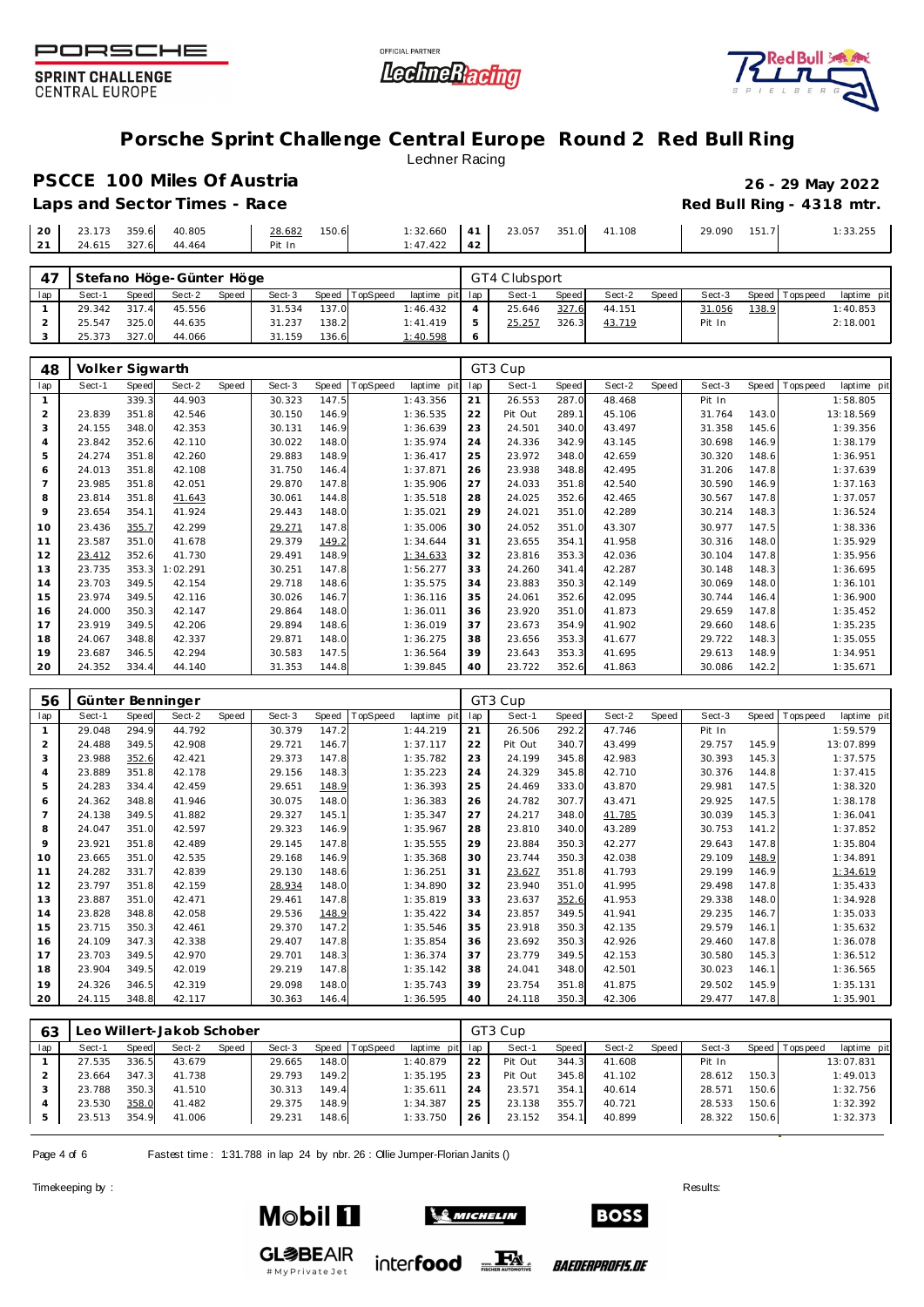![](_page_4_Picture_0.jpeg)

![](_page_4_Picture_1.jpeg)

![](_page_4_Picture_2.jpeg)

## **Porsche Sprint Challenge Central Europe Round 2 Red Bull Ring**

### Lechner Racing

## **PSCCE 100 Miles Of Austria 26 - 29 May 2022** Laps and Sector Times - Race **Race** *Race* **Red Bull Ring - 4318 mtr.**

| 6  | 23.435  | 354.9 | 40.889 | 29.348 | 148.9 | 1:33.672 | 27 | 23.352 | 354.9 | 40.711 | 28.478 | 150.3 | 1:32.541 |
|----|---------|-------|--------|--------|-------|----------|----|--------|-------|--------|--------|-------|----------|
|    | 23.380  | 355.7 | 41.115 | 29.630 | 143.0 | 1:34.125 | 28 | 23.170 | 356.4 | 40.680 | 28.304 | 150.9 | 1:32.154 |
| 8  | 23.745  | 355.7 | 40.971 | 29.388 | 148.3 | 1:34.104 | 29 | 23.323 | 354.9 | 40.712 | 28.785 | 150.3 | 1:32.820 |
| 9  | 23.683  | 354.9 | 41.161 | 29.384 | 141.4 | 1:34.228 | 30 | 23.110 | 355.7 | 40.723 | 28.416 | 150.3 | 1:32.249 |
| 10 | 23.878  | 355.7 | 40.831 | 29.276 | 147.2 | 1:33.985 | 31 | 23.148 | 355.7 | 40.757 | 28.521 | 150.9 | 1:32.426 |
| 11 | 23.548  | 354.9 | 40.879 | 29.171 | 146.9 | 1:33.598 | 32 | 23.159 | 356.4 | 40.547 | 28.231 | 151.1 | 1:31.937 |
| 12 | 23.819  | 351.8 | 41.075 | 29.019 | 148.3 | 1:33.913 | 33 | 23.302 | 355.7 | 40.460 | 28.518 | 150.6 | 1:32.280 |
| 13 | 23.313  | 351.8 | 41.490 | 29.330 | 149.2 | 1:34.133 | 34 | 23.191 | 356.4 | 40.740 | 28.746 | 150.6 | 1:32.677 |
| 14 | 23.646  | 351.8 | 41.147 | 29.124 | 148.9 | 1:33.917 | 35 | 23.268 | 358.0 | 40.815 | 28.540 | 150.9 | 1:32.623 |
| 15 | 23.521  | 352.6 | 41.454 | Pit In |       | 1:41.373 | 36 | 23.180 | 358.0 | 40.504 | 28.735 | 149.4 | 1:32.419 |
| 16 | Pit Out | 345.8 | 41.381 | 29.317 | 149.2 | 1:51.169 | 37 | 23.421 | 357.2 | 40.937 | 29.277 | 151.4 | 1:33.635 |
| 17 | 23.577  | 327.0 | 41.504 | 29.231 | 148.9 | 1:34.312 | 38 | 23.426 | 357.2 | 40.784 | 29.734 | 151.1 | 1:33.944 |
| 18 | 23.730  | 351.8 | 41.314 | 29.192 | 149.4 | 1:34.236 | 39 | 23.234 | 356.4 | 41.660 | 29.384 | 152.6 | 1:34.278 |
| 19 | 23.609  | 354.1 | 42.035 | 29.581 | 148.6 | 1:35.225 | 40 | 23.489 | 353.3 | 41.148 | 28.907 | 149.7 | 1:33.544 |
| 20 | 23.724  | 353.3 | 41.364 | 29.136 | 148.6 | 1:34.224 | 41 | 23.392 | 356.4 | 40.832 | 28.693 | 150.9 | 1:32.917 |
| 21 | 28.020  | 234.4 | 49.880 | Pit In |       | 2:03.751 | 42 |        |       |        |        |       |          |

| 64             | Maciej Walenda-Tomasz Lach |              |        |       |        |       |          |             | GT4 Clubsport |         |       |        |       |        |       |           |             |
|----------------|----------------------------|--------------|--------|-------|--------|-------|----------|-------------|---------------|---------|-------|--------|-------|--------|-------|-----------|-------------|
| lap            | Sect-1                     | <b>Speed</b> | Sect-2 | Speed | Sect-3 | Speed | TopSpeed | laptime pit | lap           | Sect-1  | Speed | Sect-2 | Speed | Sect-3 | Speed | Tops peed | laptime pit |
|                | 29.623                     | 318.6        | 45.092 |       | 31.602 | 137.0 |          | 1:46.317    | 20            | 30.202  | 251.8 | 52.802 |       | Pit In |       |           | 2:07.242    |
| 2              | 25.617                     | 321.1        | 44.452 |       | 30.833 | 138.2 |          | 1:40.902    | 21            | Pit Out | 316.8 | 44.536 |       | 31.202 | 137.3 |           | 13:03.170   |
| 3              | 25.438                     | 321.8        | 44.339 |       | 30.845 | 138.0 |          | 1:40.622    | 22            | 25.446  | 310.7 | 43.928 |       | 30.875 | 136.8 |           | 1:40.249    |
| $\overline{4}$ | 25.623                     | 321.1        | 43.962 |       | 30.899 | 137.5 |          | 1:40.484    | 23            | 25.571  | 321.8 | 44.245 |       | 30.903 | 138.0 |           | 1:40.719    |
| 5              | 25.765                     | 318.6        | 43.791 |       | 30.744 | 138.7 |          | 1:40.300    | 24            | 25.256  | 323.1 | 43.822 |       | 30.926 | 138.2 |           | 1:40.004    |
| 6              | 25.586                     | 321.1        | 43.928 |       | 30.958 | 137.5 |          | 1:40.472    | 25            | 25.658  | 321.8 | 44.187 |       | 30.705 | 137.3 |           | 1:40.550    |
| 7              | 25.650                     | 321.8        | 44.060 |       | 30.636 | 138.0 |          | 1:40.346    | 26            | 25.412  | 323.1 | 43.680 |       | 30.569 | 138.7 |           | 1:39.661    |
| 8              | 25.418                     | 322.4        | 44.092 |       | 30.616 | 137.7 |          | 1:40.126    | 27            | 25.218  | 324.4 | 43.520 |       | 30.520 | 138.5 |           | 1:39.258    |
| 9              | 25.495                     | 321.8        | 43.671 |       | 30.557 | 137.0 |          | 1:39.723    | 28            | 25.523  | 321.8 | 44.810 |       | 31.006 | 138.9 |           | 1:41.339    |
| 10             | 25.632                     | 321.1        | 44.091 |       | 30.871 | 137.7 |          | 1:40.594    | 29            | 25.346  | 323.1 | 44.373 |       | 30.669 | 138.0 |           | 1:40.388    |
| 11             | 25.612                     | 320.5        | 44.278 |       | 31.046 | 137.0 |          | 1:40.936    | 30            | 25.293  | 325.0 | 43.875 |       | 30.620 | 138.0 |           | 1:39.788    |
| 12             | 25.843                     | 322.4        | 45.436 |       | 31.557 | 136.8 |          | 1:42.836    | 31            | 25.397  | 325.0 | 43.818 |       | 30.754 | 135.6 |           | 1:39.969    |
| 13             | 25.999                     | 321.8        | 44.322 |       | 30.873 | 138.0 |          | 1:41.194    | 32            | 25.423  | 323.7 | 44.271 |       | 30.638 | 139.4 |           | 1:40.332    |
| 14             | 25.956                     | 297.0        | 46.116 |       | 30.866 | 138.0 |          | 1:42.938    | 33            | 25.321  | 323.7 | 44.289 |       | 30.434 | 138.7 |           | 1:40.044    |
| 15             | 25.822                     | 319.9        | 44.173 |       | 30.821 | 138.0 |          | 1:40.816    | 34            | 25.175  | 324.4 | 43.624 |       | 31.082 | 137.7 |           | 1:39.881    |
| 16             | 25.733                     | 319.9        | 44.317 |       | 30.992 | 137.5 |          | 1:41.042    | 35            | 25.729  | 324.4 | 44.739 |       | 30.759 | 136.8 |           | 1:41.227    |
| 17             | 25.553                     | 319.9        | 45.426 |       | 31.147 | 137.5 |          | 1:42.126    | 36            | 25.406  | 321.8 | 43.735 |       | 30.726 | 138.2 |           | 1:39.867    |
| 18             | 25.764                     | 321.8        | 44.233 |       | 31.640 | 137.0 |          | 1:41.637    | 37            | 25.343  | 319.3 | 43.963 |       | 30.733 | 139.4 |           | 1:40.039    |
| 19             | 25.553                     | 323.1        | 44.672 |       | 31.969 | 135.4 |          | 1:42.194    | 38            | 25.542  | 324.4 | 44.196 |       | 30.822 | 138.2 |           | 1:40.560    |

| 69             | Lennart Marioneck-Franz Dziwok |       |        |       |        |       |          |             |     | GT4 Clubsport |       |        |       |        |       |                 |             |
|----------------|--------------------------------|-------|--------|-------|--------|-------|----------|-------------|-----|---------------|-------|--------|-------|--------|-------|-----------------|-------------|
| lap            | Sect-1                         | Speed | Sect-2 | Speed | Sect-3 | Speed | TopSpeed | laptime pit | lap | Sect-1        | Speed | Sect-2 | Speed | Sect-3 |       | Speed Tops peed | laptime pit |
|                | 28.849                         | 323.1 | 44.712 |       | 30.506 | 138.9 |          | 1:44.067    | 21  | Pit Out       | 316.1 | 44.852 |       | 31.320 | 137.5 |                 | 13:13.194   |
| 2              | 25.598                         | 327.0 | 43.237 |       | 30.233 | 139.2 |          | 1:39.068    | 22  | 25.560        | 321.8 | 44.373 |       | 31.433 | 137.3 |                 | 1:41.366    |
| 3              | 24.942                         | 327.0 | 43.266 |       | 30.259 | 138.9 |          | 1:38.467    | 23  | 25.608        | 323.1 | 44.215 |       | 31.264 | 137.7 |                 | 1:41.087    |
| $\overline{4}$ | 24.968                         | 326.3 | 43.275 |       | 30.100 | 138.9 |          | 1:38.343    | 24  | 25.476        | 323.7 | 45.238 |       | 31.320 | 138.0 |                 | 1:42.034    |
| 5              | 24.864                         | 326.3 | 43.158 |       | 30.112 | 139.4 |          | 1:38.134    | 25  | 25.382        | 323.7 | 44.054 |       | 32.209 | 138.0 |                 | 1:41.645    |
| 6              | 24.745                         | 327.6 | 43.551 |       | 30.288 | 138.9 |          | 1:38.584    | 26  | 25.263        | 325.0 | 43.951 |       | 30.986 | 138.2 |                 | 1:40.200    |
|                | 24.972                         | 325.7 | 43.105 |       | 30.262 | 139.4 |          | 1:38.339    | 27  | 25.339        | 325.7 | 43.888 |       | 31.157 | 138.2 |                 | 1:40.384    |
| 8              | 24.906                         | 326.3 | 43.130 |       | 30.105 | 139.7 |          | 1:38.141    | 28  | 25.530        | 324.4 | 44.176 |       | 31.698 | 137.5 |                 | 1: 41.404   |
| 9              | 24.917                         | 327.0 | 43.198 |       | 30.449 | 139.4 |          | 1:38.564    | 29  | 25.773        | 326.3 | 44.012 |       | 31.210 | 137.7 |                 | 1:40.995    |
| 10             | 24.905                         | 325.7 | 43.400 |       | 30.386 | 138.9 |          | 1:38.691    | 30  | 25.292        | 324.4 | 44.184 |       | 30.862 | 138.7 |                 | 1:40.338    |
| 11             | 25.095                         | 325.7 | 43.397 |       | 30.200 | 138.2 |          | 1:38.692    | 31  | 25.127        | 325.7 | 44.710 |       | 30.914 | 138.5 |                 | 1:40.751    |
| 12             | 25.121                         | 325.7 | 43.309 |       | 30.223 | 139.2 |          | 1:38.653    | 32  | 25.213        | 326.3 | 43.876 |       | 30.928 | 139.2 |                 | 1:40.017    |
| 13             | 24.986                         | 325.7 | 43.317 |       | 30.199 | 139.4 |          | 1:38.502    | 33  | 25.220        | 326.3 | 44.060 |       | 31.008 | 139.2 |                 | 1:40.288    |
| 14             | 25.049                         | 325.0 | 43.390 |       | 30.490 | 138.9 |          | 1:38.929    | 34  | 25.140        | 325.7 | 43.801 |       | 30.954 | 138.2 |                 | 1:39.895    |
| 15             | 24.944                         | 326.3 | 43.683 |       | 30.506 | 138.5 |          | 1:39.133    | 35  | 25.273        | 322.4 | 44.248 |       | 31.670 | 138.7 |                 | 1:41.191    |
| 16             | 25.124                         | 325.7 | 43.703 |       | 30.542 | 138.5 |          | 1:39.369    | 36  | 25.291        | 327.0 | 44.029 |       | 31.136 | 138.0 |                 | 1:40.456    |
| 17             | 24.999                         | 327.6 | 43.631 |       | 30.427 | 138.7 |          | 1:39.057    | 37  | 25.184        | 326.3 | 43.795 |       | 30.805 | 138.7 |                 | 1:39.784    |
| 18             | 25.174                         | 326.3 | 43.585 |       | 30.595 | 138.0 |          | 1:39.354    | 38  | 25.164        | 327.0 | 43.747 |       | 31.134 | 138.5 |                 | 1:40.045    |
| 19             | 25.051                         | 326.3 | 43.279 |       | 30.356 | 138.9 |          | 1:38.686    | 39  | 25.473        | 324.4 | 44.963 |       | 31.267 | 137.5 |                 | 1:41.703    |
| 20             | 29.244                         | 242.4 | 47.909 |       | Pit In |       |          | 1:57.461    | 40  |               |       |        |       |        |       |                 |             |

Page 5 of 6 Fastest time : 1:31.788 in lap 24 by nbr. 26 : Ollie Jumper-Florian Janits ()

#MyPrivateJet

Timekeeping by : Results:  $\blacksquare$ 

![](_page_4_Picture_13.jpeg)